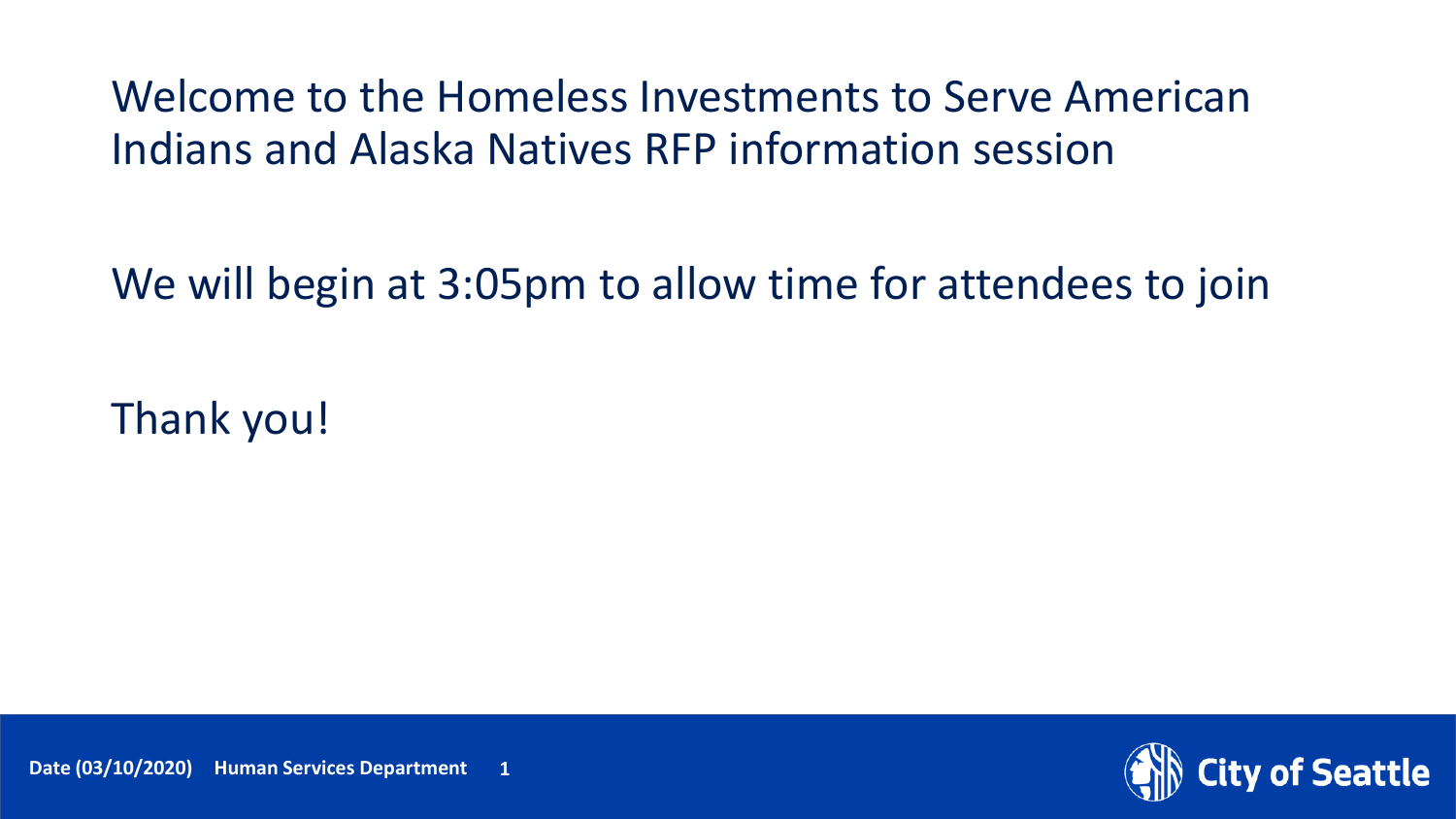# **Homeless Investments to Serve American Indians and Alaska Natives RFP Information Session** March 10, 2020



**Human Services Department**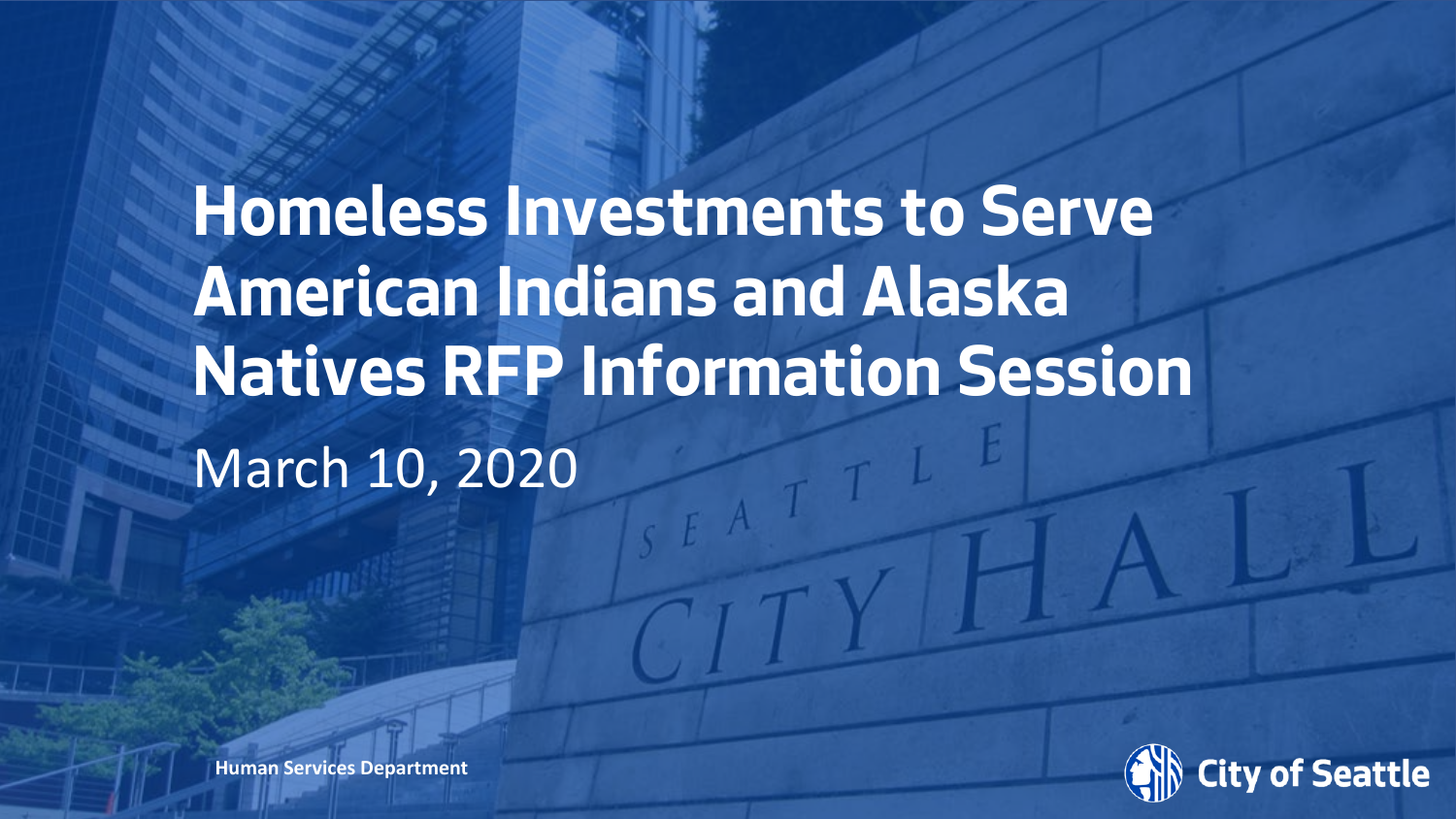## **Proprietary and Confidential Information**

The State of Washington's Public Records Act (Release/Disclosure of Public Records) Under Washington State Law (reference RCW Chapter 42.56, the Public Records Act) states that all materials received or created by the<br>City of Seattle are considered public records. These records include but are not limited to: RFP/Q narrative correspondence. In addition, HSD RFP/Q application materials are released to rating committee members and all rating committee members must sign and adhere to the [Confidentiality and Conflict of Interest Statement](http://www.seattle.gov/humanservices/funding-and-reports/how-to-do-business-with-hsd). **Personal identifiable information entered on these materials are subject to the Washington Public Records Act and maybe subject to disclosure to a third-party requestor.**

- Examples of personal identifiable information include:
- First Name
- Last Name
- Date of Birth
- Social Security Number
- Financial Account Number
- Driver's License Number or other State Identification Number

HSD does not require social security numbers on application materials or reports. For doing business with the City or HSD, it is recommended to obtain a federal taxpayer identification (EIN) number.



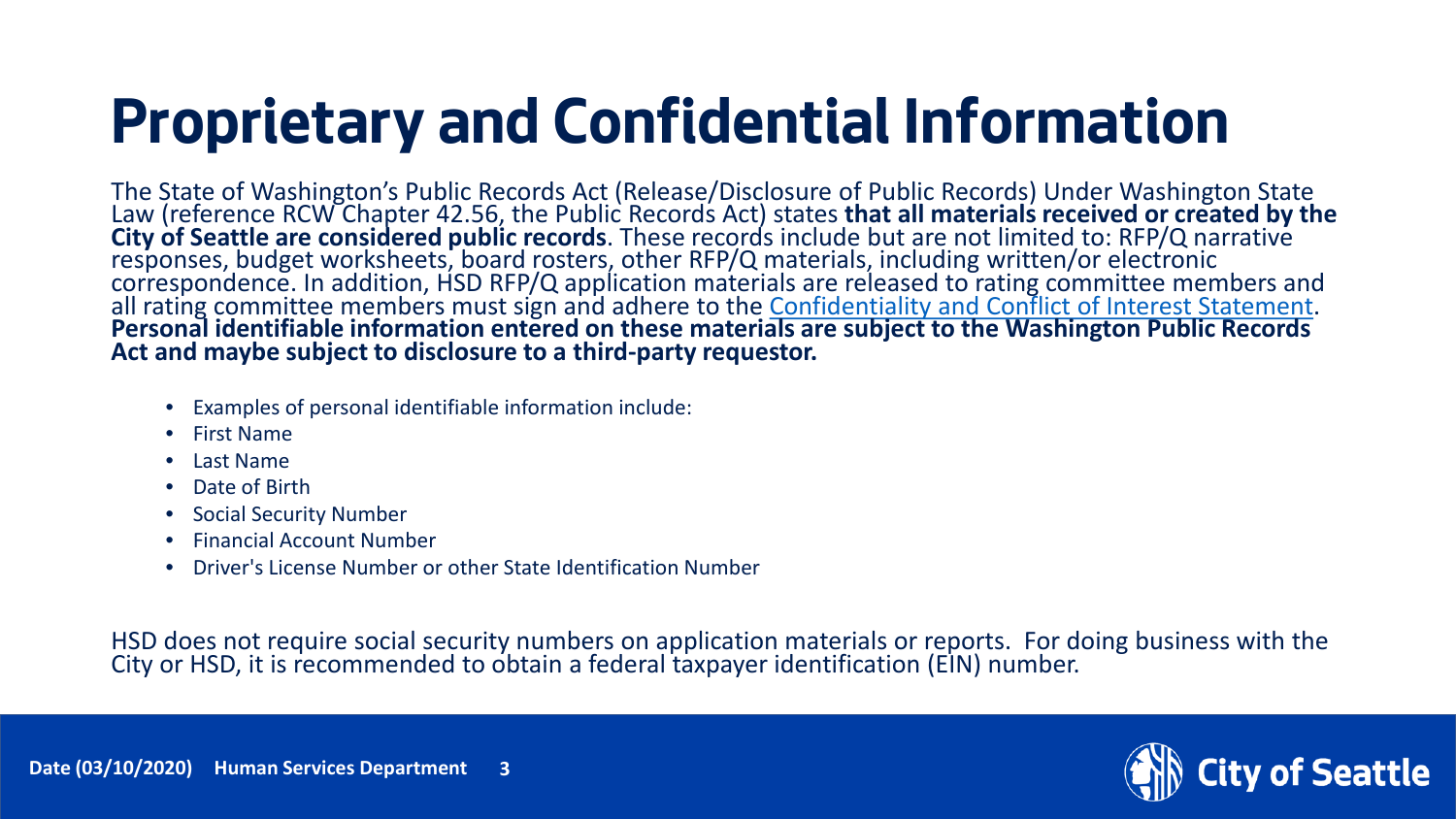# **Session Agenda**

- Introduction
- Timeline
- HSD's Theory of Change
- Background & Requirements
- Submission Instructions
- Review and Rating Process
- Tips
- Appeal Process
- $\bullet$  Q & A



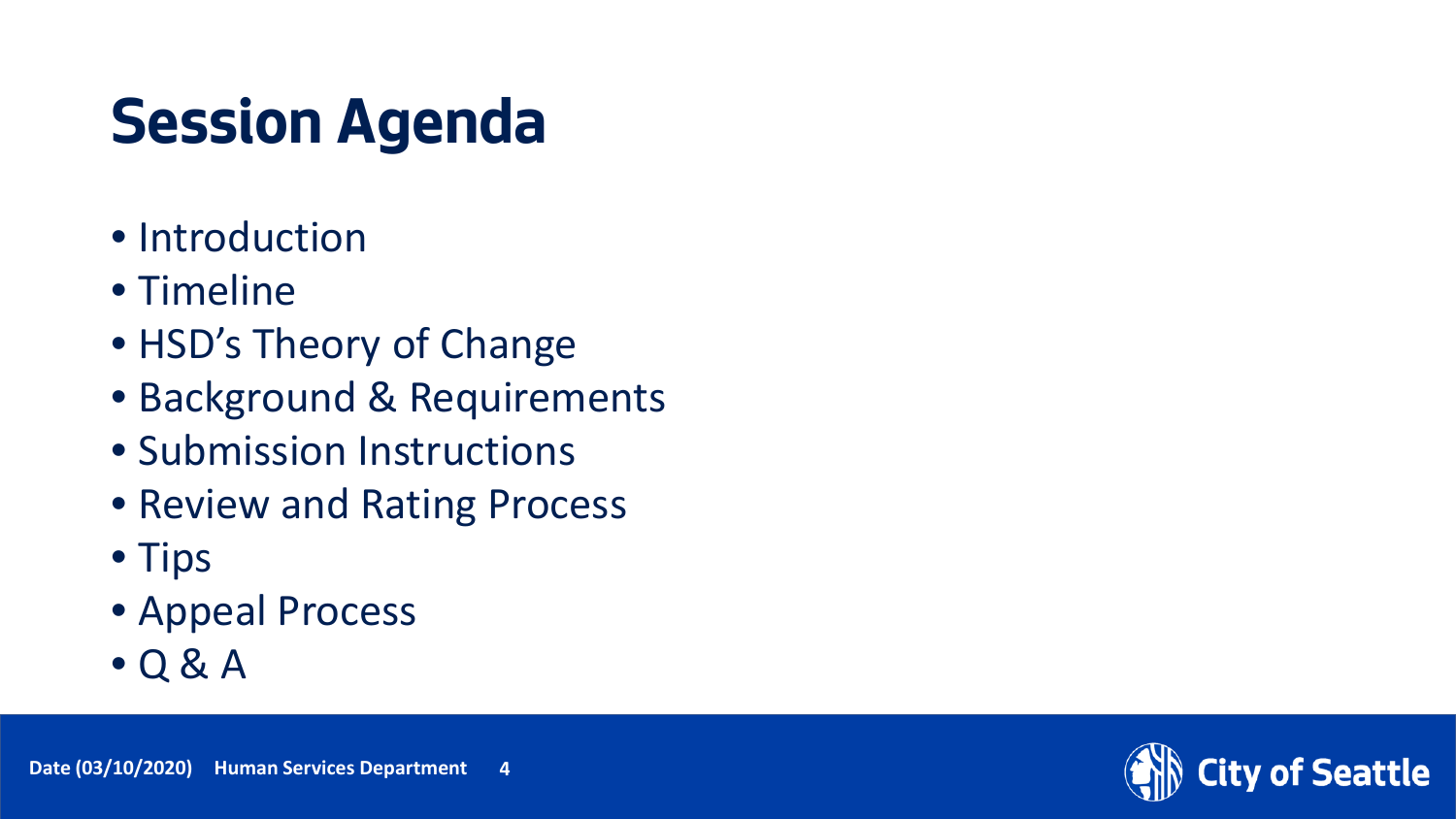#### **Introduction**

- This Homeless Investments to Serve American Indians and Alaska Natives RFP is an open and competitive funding process
- Approximately \$1M is available through the City's General Fund. \$395K of this is one-time only (2020) funding. At least \$375K must be used for Rapid Re-Housing services.
- Funding awards will be made for the period of April 15, 2020- December 31, 2020.



of Seattle

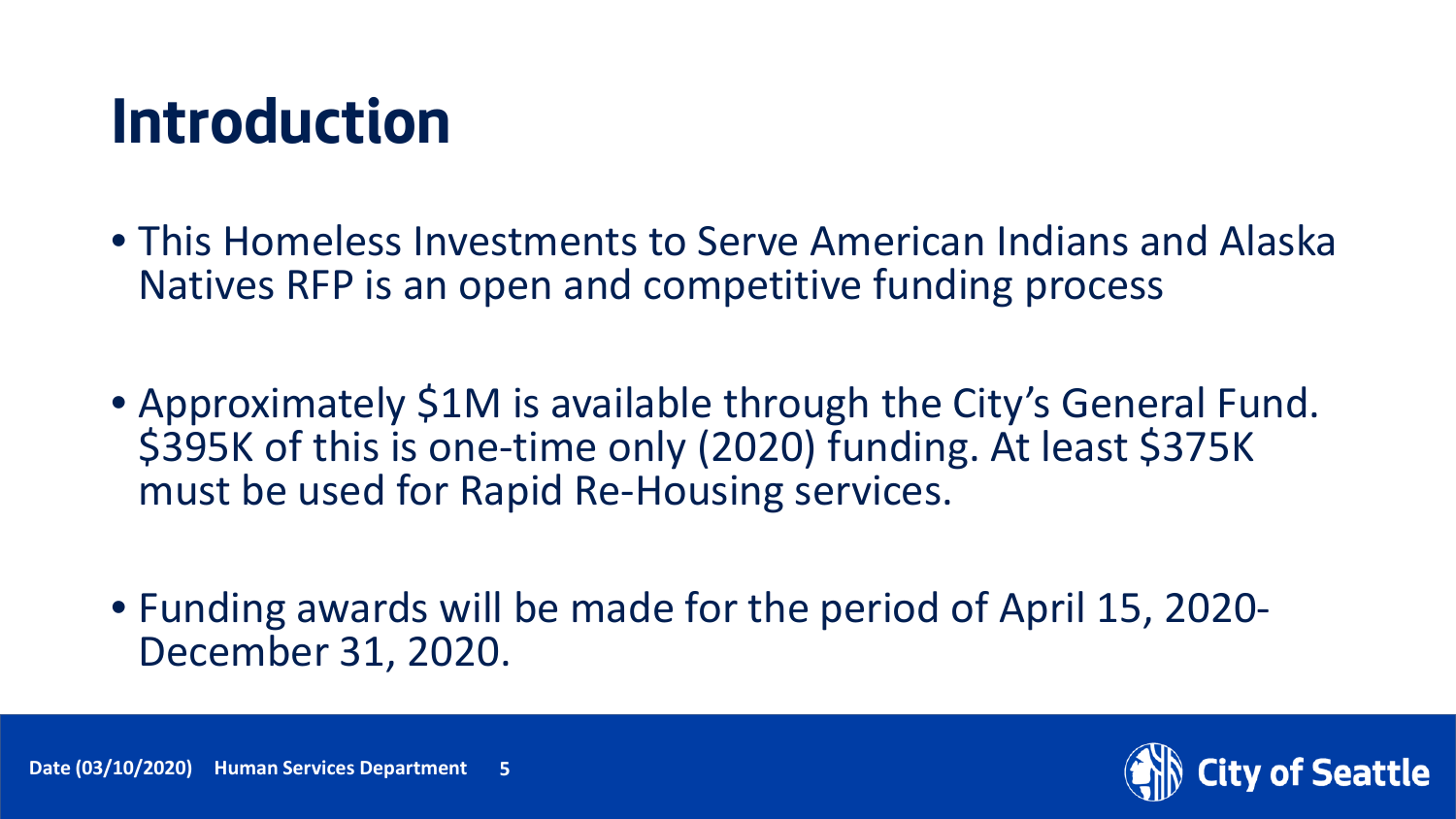#### **Timeline**

- Funding Opportunity Announcement March 4, 2020
- Information Session March 10, 2020, 3pm-4pm @ Skype Call
- Last Day to Submit Questions March 16, 2020 at 4pm
- **Application Deadline Tuesday, March 24, 2020 by 12pm (noon)**

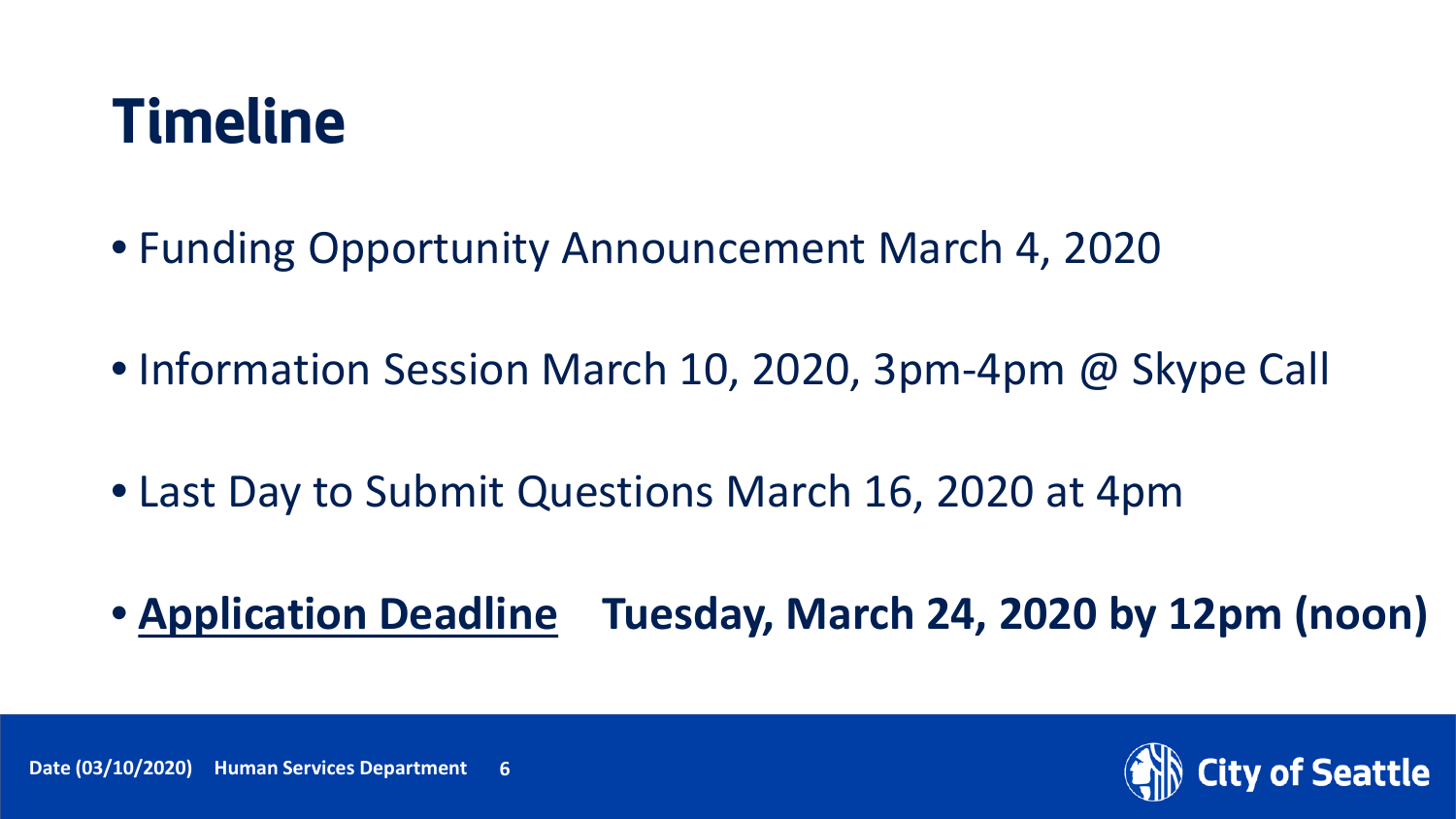#### **Timeline (continued)**

- Review & Rating Process March 24-March 31, 2020
- Award announcement April 3, 2020
- Appeal Process April 6-April 14, 2020
- Contract Start Date April 15, 2020

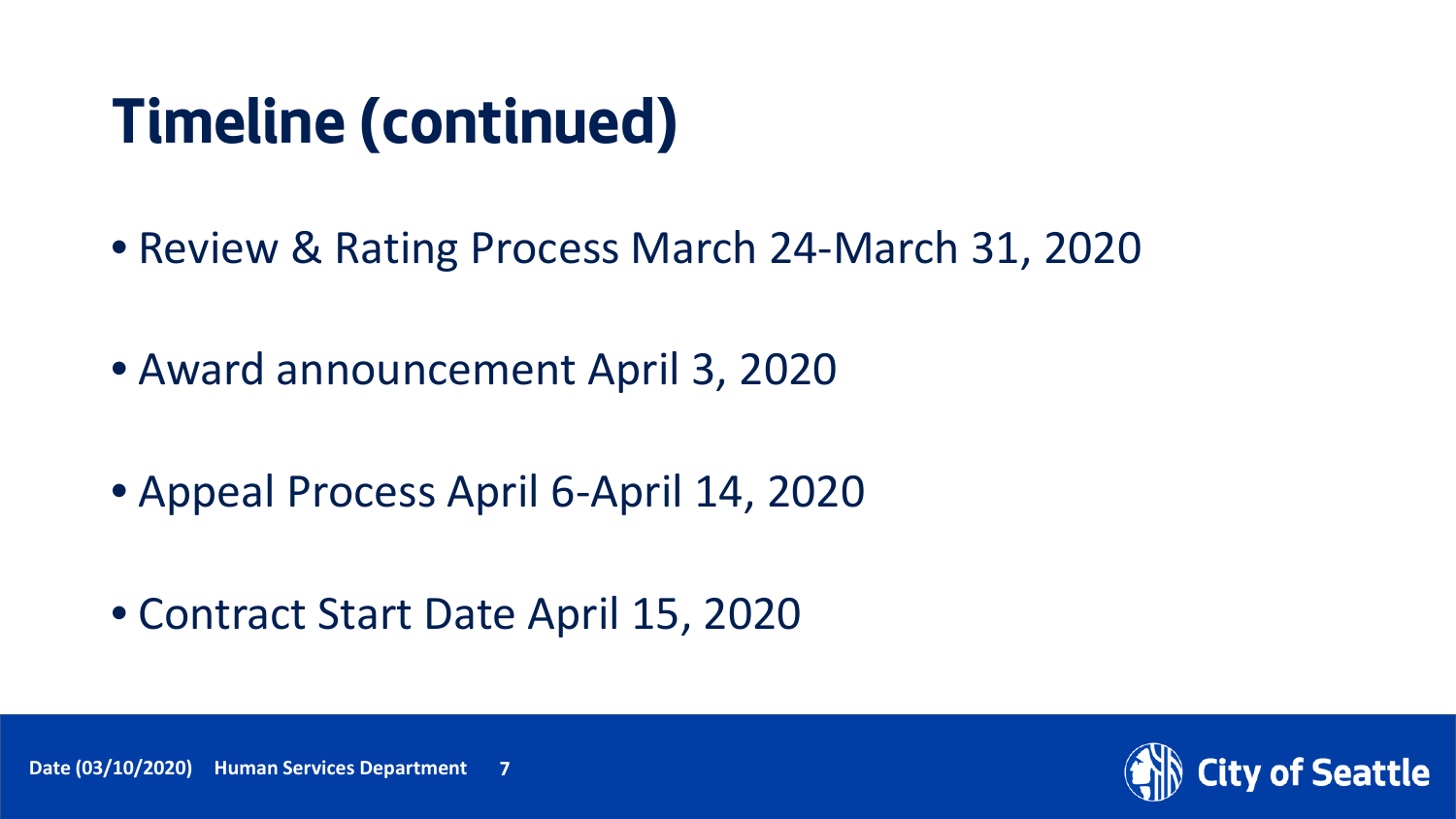#### **HSD Theory of Change**

#### **Uses Results-Based Accountability and leads with race**



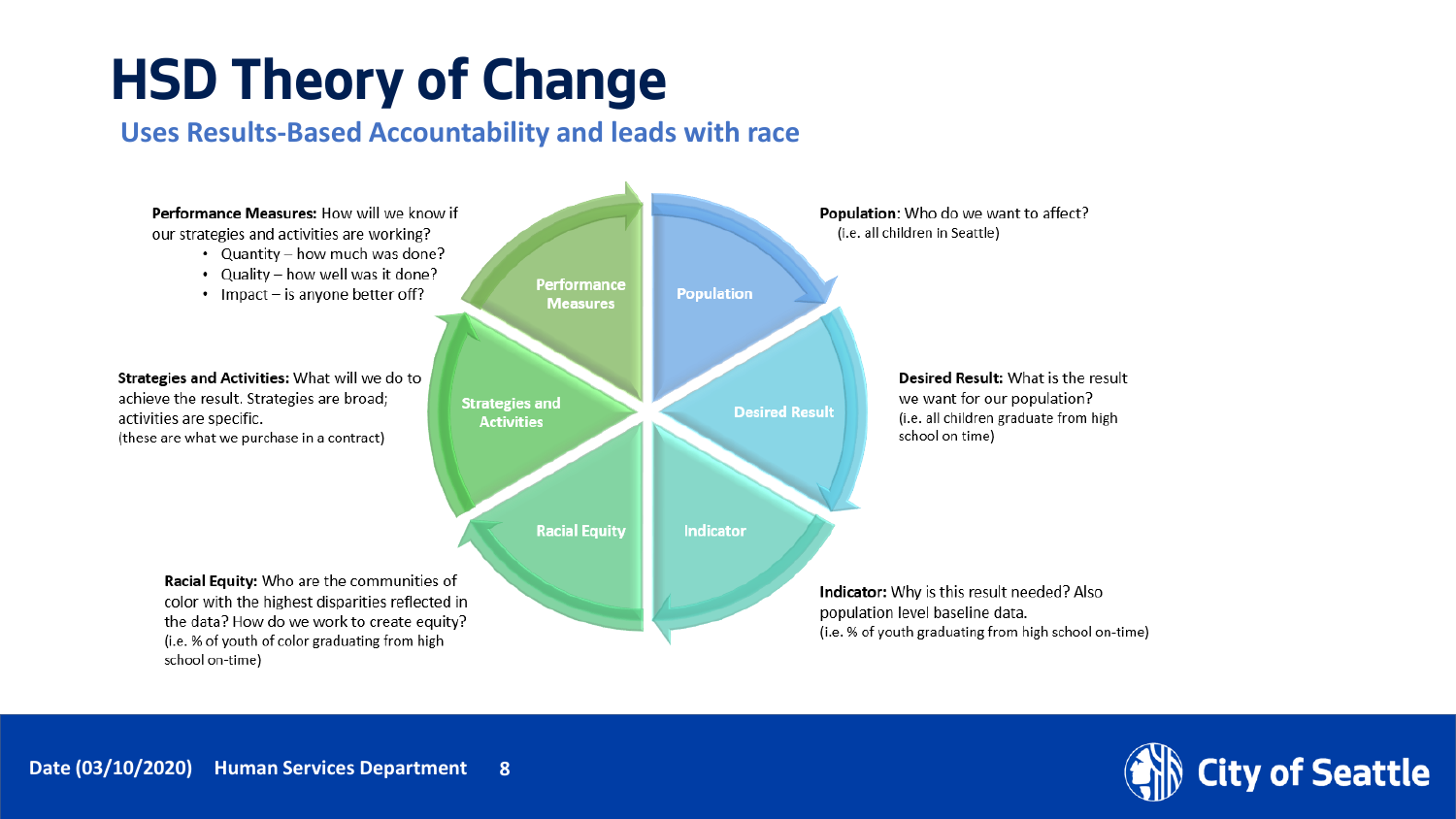#### **HSD Theory of Change (pg. 5)**

|                                            | <b>Theory of Change Term</b>                                             | <b>Definition &amp; Action</b>                                                                                                                                                                                                                                                                                                |  |
|--------------------------------------------|--------------------------------------------------------------------------|-------------------------------------------------------------------------------------------------------------------------------------------------------------------------------------------------------------------------------------------------------------------------------------------------------------------------------|--|
| Accountability<br>Population               | <b>Population</b><br><b>HSD Population</b><br><b>Priority Population</b> | Who we want to impact<br><b>Action: Select the HSD Population</b><br>Action: Describe the priority population within the HSD population                                                                                                                                                                                       |  |
|                                            | <b>Desired Result</b>                                                    | What we want to achieve in the community<br>Action: Select one of HSD's six impact areas                                                                                                                                                                                                                                      |  |
|                                            | Indicator(s)<br><b>HSD Indicator(s)--REQUIRED</b>                        | How we know if the desired result was achieved; it describes the wellbeing of the population<br>Action: Select one or more of the HSD indicators that best measures population impact                                                                                                                                         |  |
|                                            | <b>Additional Indicator(s)--OPTIONAL</b>                                 | Action: Select one or more additional data points that more closely reflects the RFP/Q population<br>impact; these must be an ongoing dataset or report                                                                                                                                                                       |  |
| Population Accountability<br>Racial Equity | <b>Racial Disparity Indicator Data</b>                                   | Data depicting socioeconomic disparities and disproportionality between racial/ethnic populations<br>Action: Describe the race/ethnic disparities based on data from the desired result, community<br>engagement findings, or other data sources                                                                              |  |
|                                            | <b>Focus Population</b>                                                  | Which race/ethnic groups within the priority population show the highest disparities<br>Action: Report data that shows the highest disparities in the investment area                                                                                                                                                         |  |
|                                            | <b>Population-Level Racial Equity</b><br>Goal(s)                         | What we want to achieve in the focus population<br>Action: What is the stretch goal for reducing and/or impacting the racial disparity data                                                                                                                                                                                   |  |
| Accountability<br>Program                  | <b>Strategies</b>                                                        | What works to improve the wellbeing of the population<br>Action: Describe the approach that aligns to the desired result and indicators and are informed by<br>best or promising practices, cultural competency, and community engagement. (Are there specific<br>strategies that need to be added for the focus population?) |  |
|                                            | <b>Activities if RFO</b>                                                 | What works to improve the wellbeing of the population<br>Action: Describe the specific actions that align to the strategies and will be implemented by<br>providers                                                                                                                                                           |  |
|                                            | <b>Performance Measure</b>                                               | How we know how well a program, agency, or service is doing<br>Action: Describe what gets counted and how it will be measured: Quantity - how much; Quality -<br>how well, impact - who is better off<br>Action: If applicable, indicate the contract type (pay-for-performance, etc.)                                        |  |
|                                            | <b>Racial Equity Performance Measures</b>                                | How we know how well a program, agency, or service is doing to address racial disparities<br>Action: Summarize how racial equity performance will be measured within performance measures                                                                                                                                     |  |

**HSD Theory of Change** 

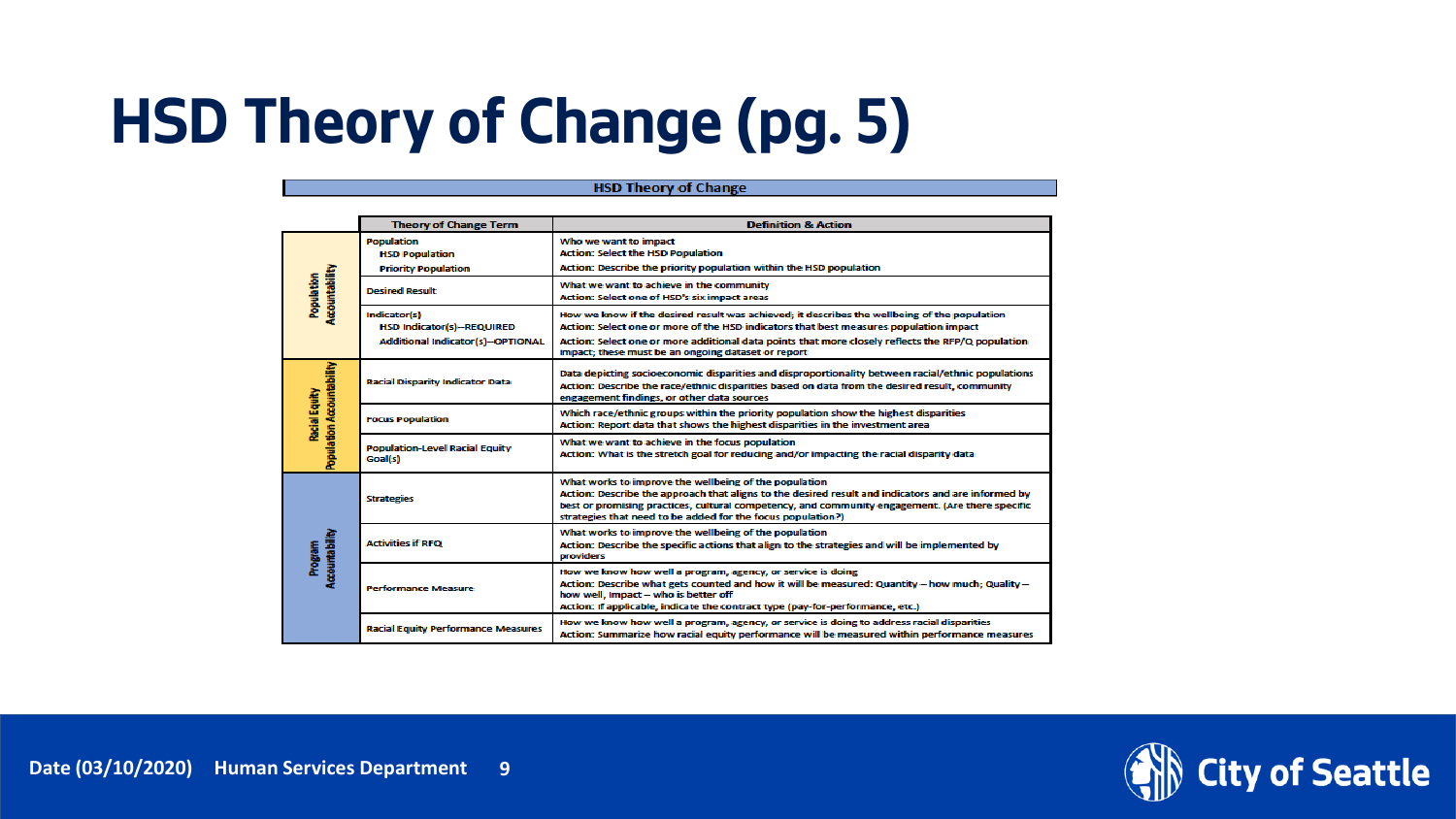#### **Background and Requirements (pg. 6)**

- Background
- Service/Program Model
- Eligibility Criteria
- Populations
- Service Components
- Performance Measures
- Key Staff

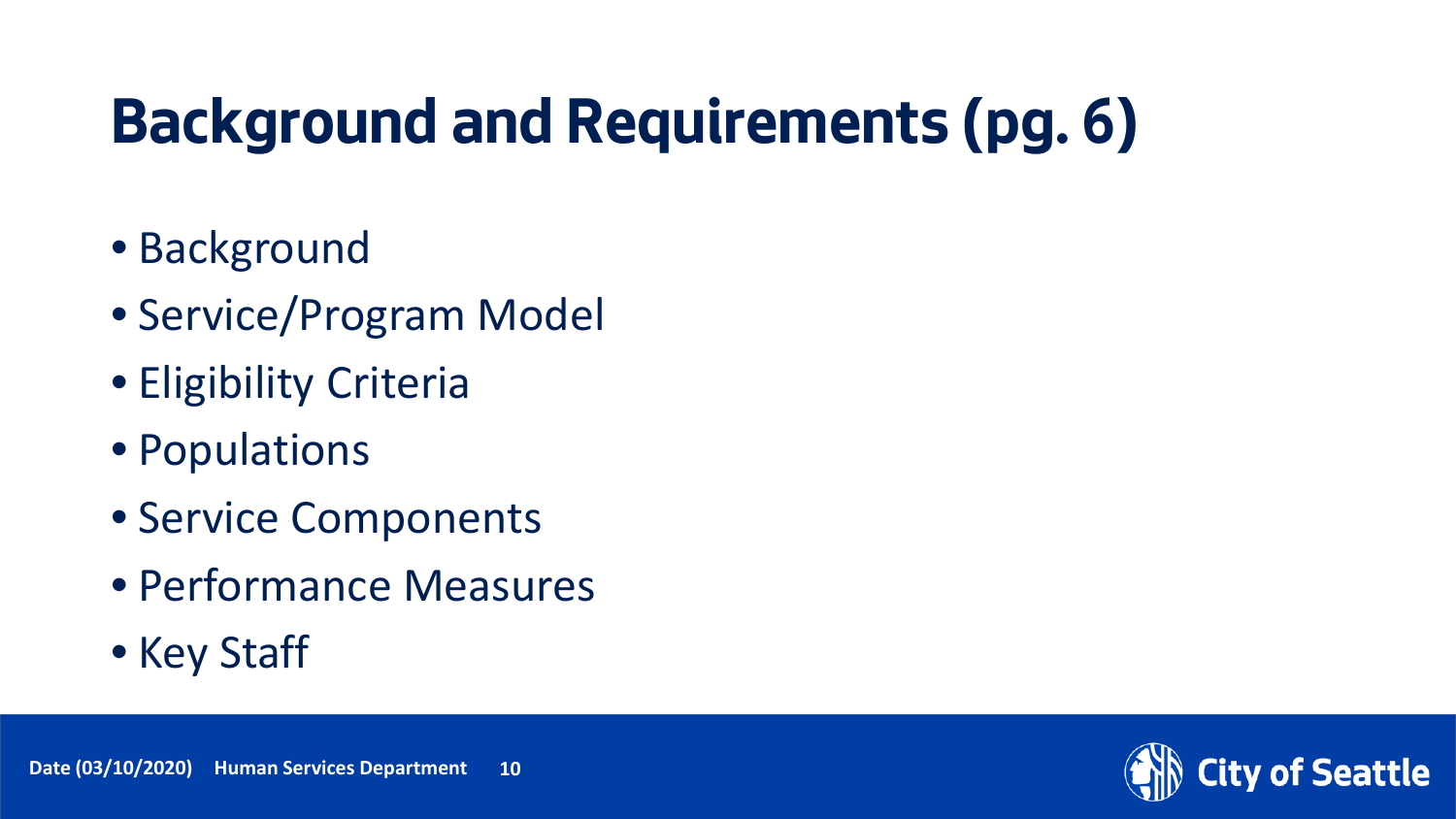### **Background (pg. 6)**

- Council Budget Action HOM 10-B-2: "to expand homeless services and improve outcomes for American Indian and Alaska Native (AI/AN) homeless individuals."
- \$1M / \$395K one-time / at least \$375K Rapid-ReHousing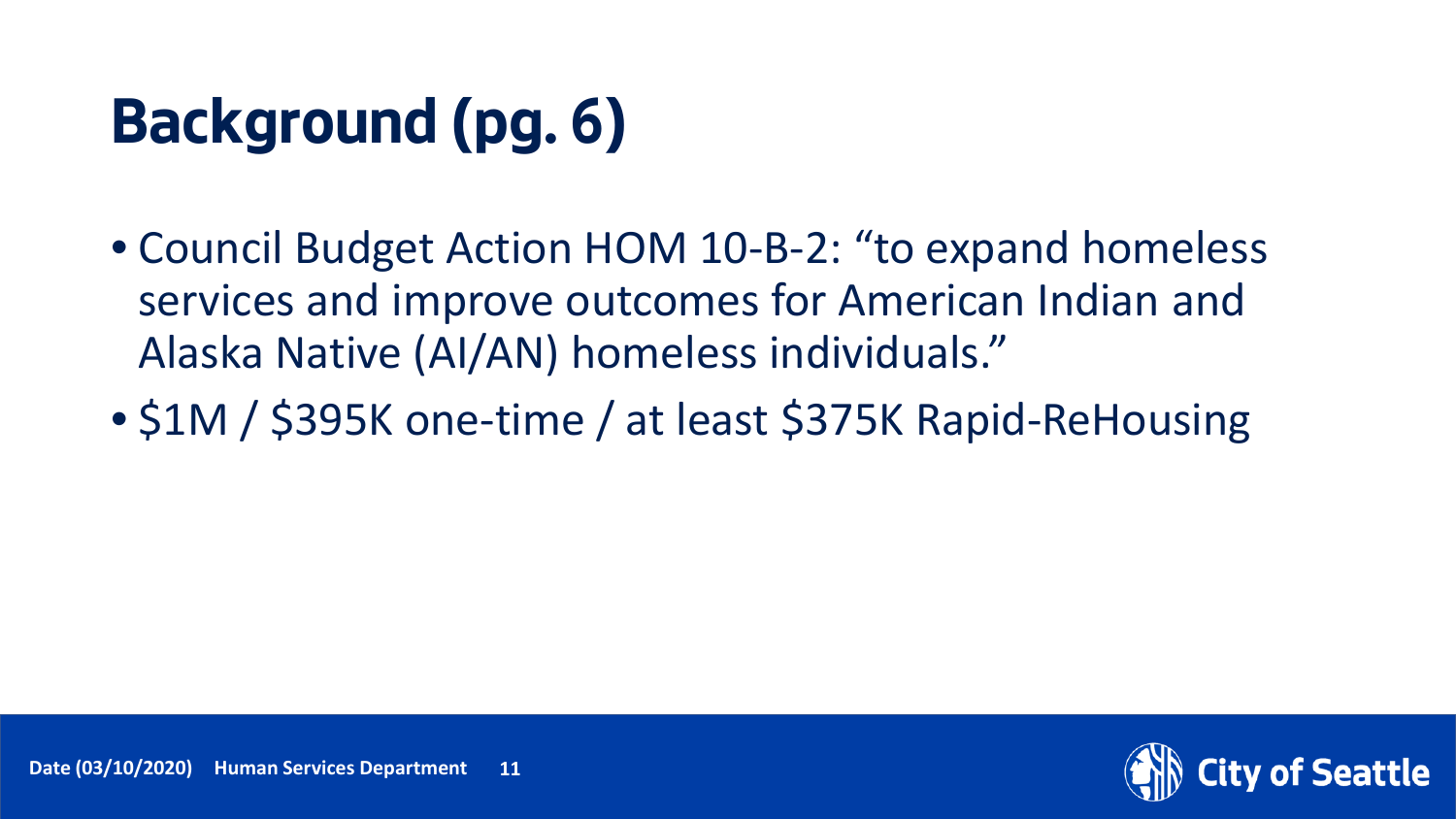#### **Service/Program Model (pg. 6)**

- One or multiple strategies currently funded by HSD
- Minimum \$375K for Rapid Re-Housing
- Focus should be on exits to permanent housing
- (a drop-in warming center with no additional services is an example of what is *not* the budget intent)

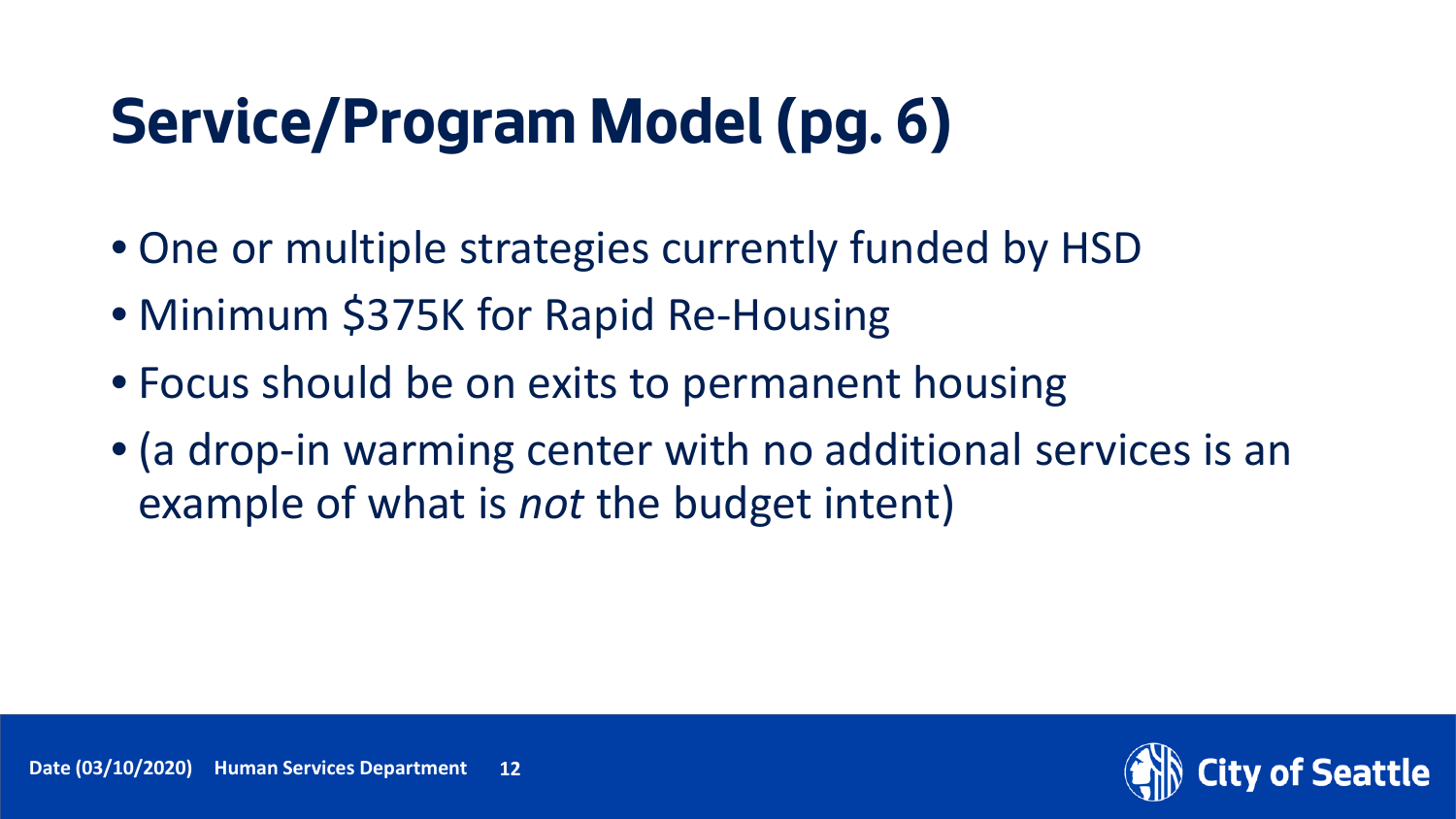# **Service Components (pg. 7)**

- Coordinated Entry for All (CEA)
- Housing First principles
- Homeless Management Information System (HMIS)
- Federal Fair Housing Act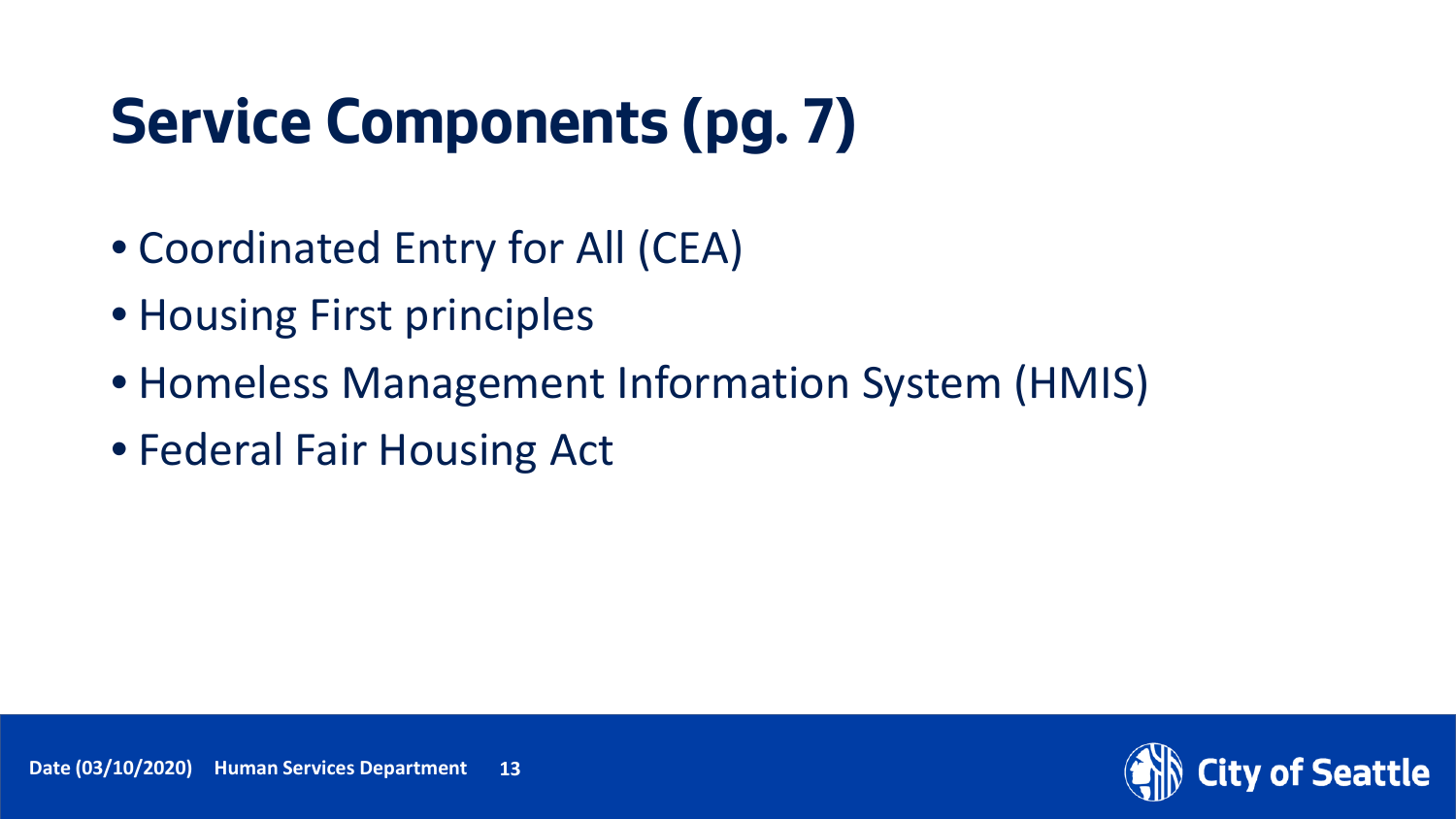# **Client Eligibility (pg. 7)**

- HUD definition of literal homelessness household that is living in a place not meant for habitation, or residing in emergency shelter prior to project entry
- Additional language in RFP on:
	- Literal homelessness
	- Persons fleeing domestic violence
	- Persons at risk of homelessness

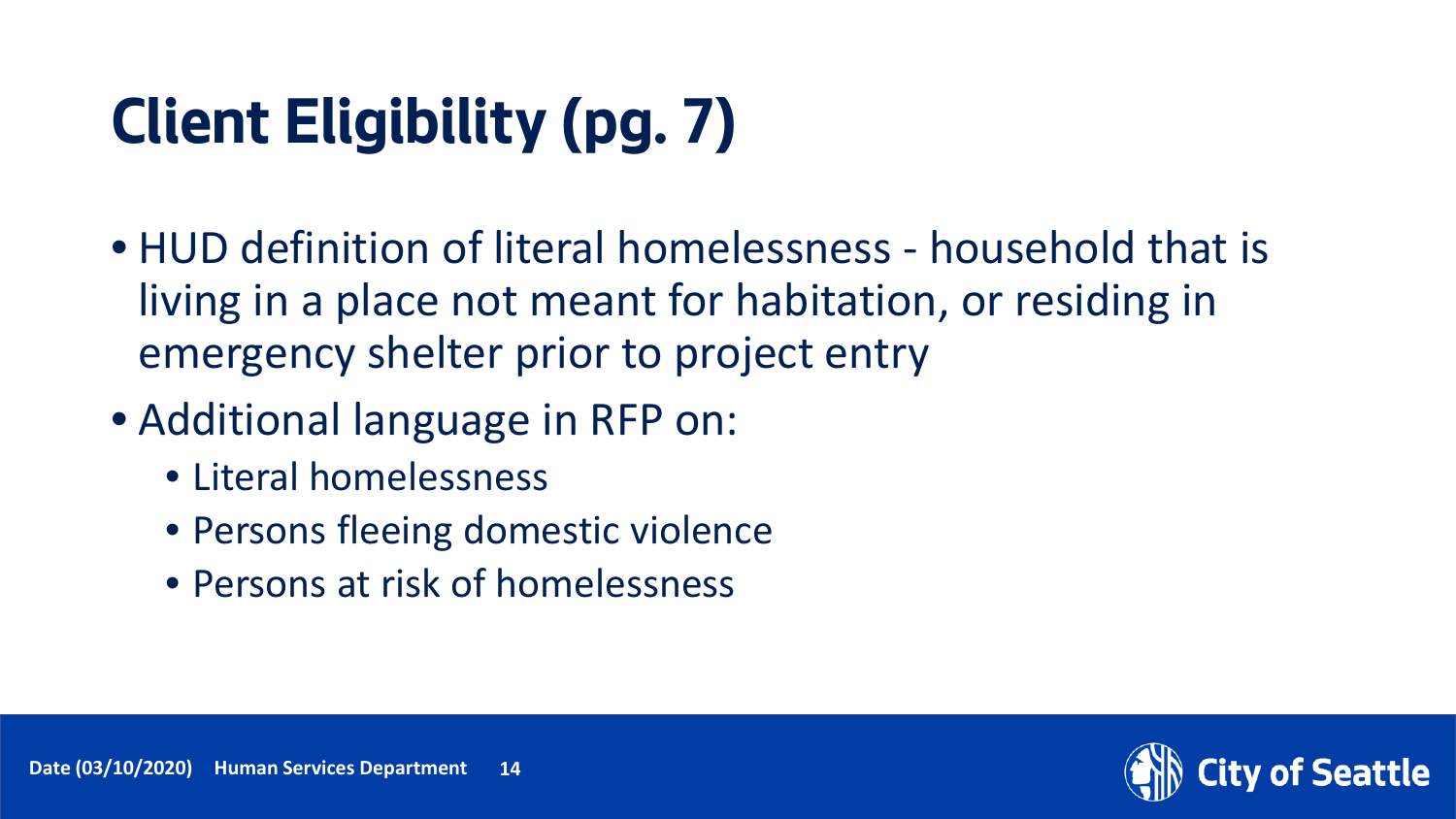# **Population (pg. 7)**

#### • **Priority Population**

• Households Experiencing Homelessness

#### • **Focus Population**

• American Indians and Alaska Natives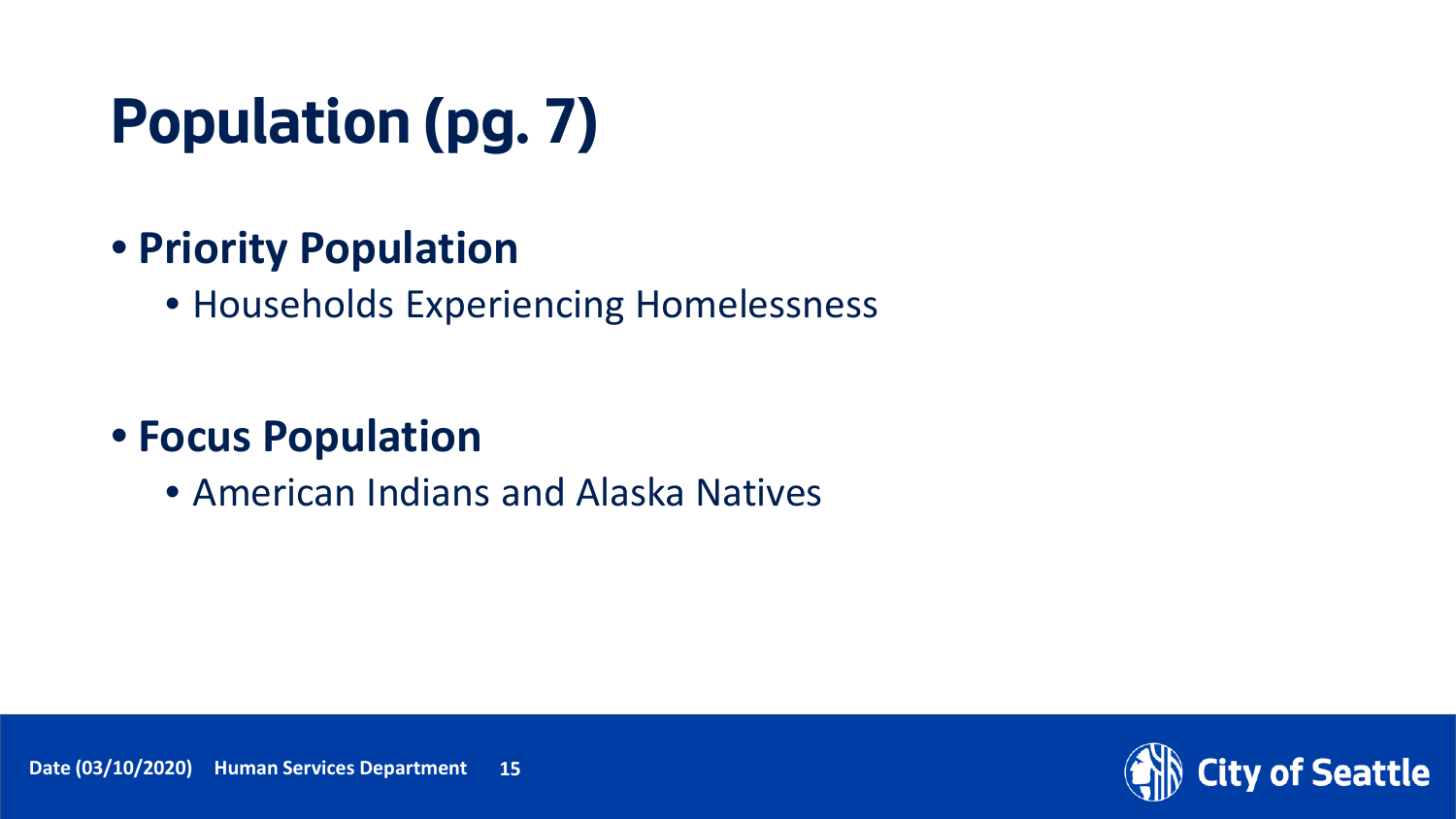#### **Performance Measures (pg. 7)**

- Minimum Performance Standards and Target Performance **Standards**
- Varies by project type/investment area see link in RFP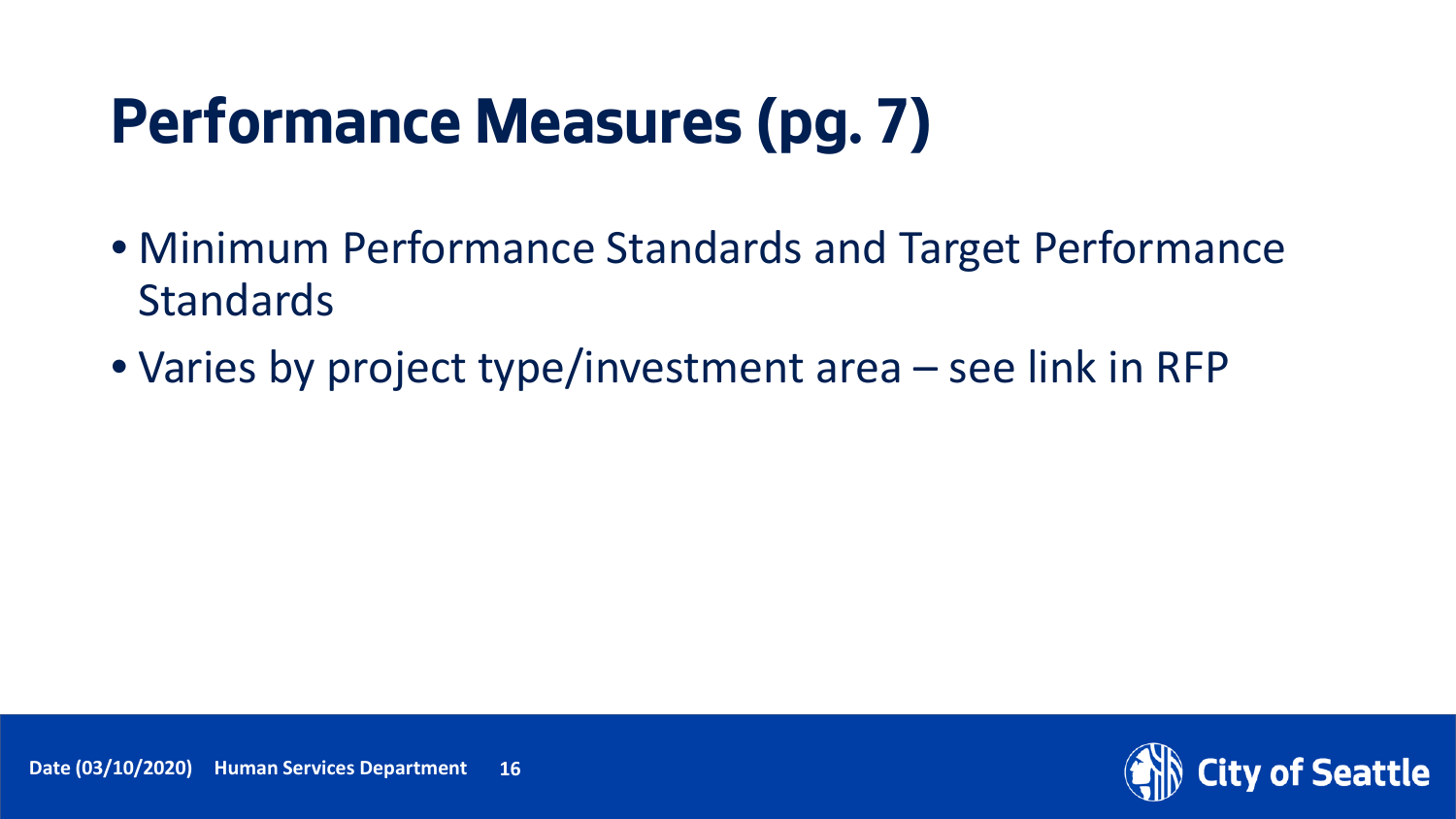# **Key Staff (pg. 8)**

- Specific job titles are not prescribed
- Job functions should support American Indians and Alaska Natives with services that result in exits to permanent housing

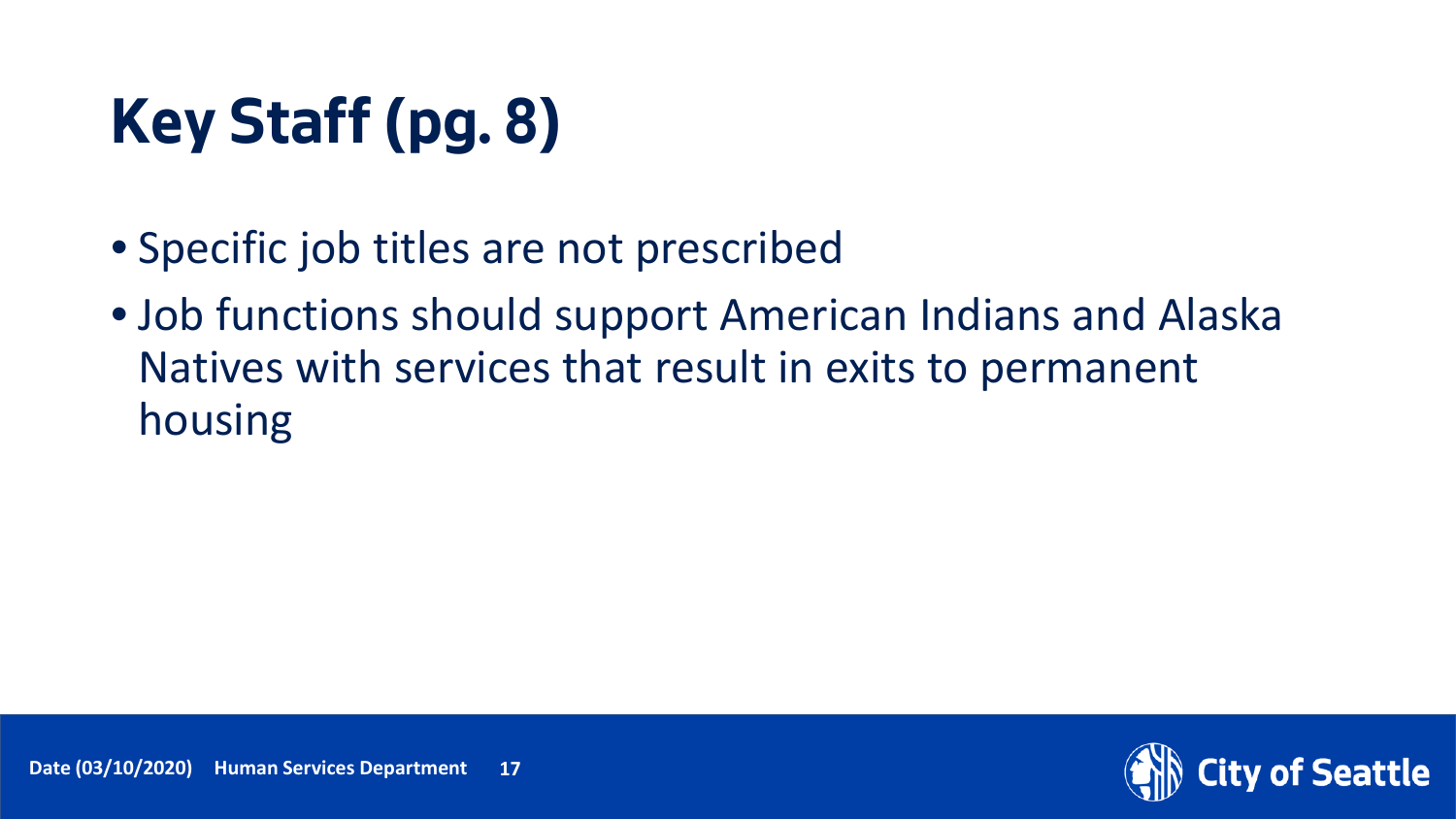## **Submission Instructions (pg. 9)**

- Applications due on Tuesday, March 24 at 12:00pm (noon)
- Online at: [http://web6.seattle.gov/hsd/rfi/index.aspx.](http://web6.seattle.gov/hsd/rfi/index.aspx)
- Mail or hand deliver to:

Seattle Human Services Department RFP Response – 2020 Homeless Investments to Serve American Indians and Alaska Natives **ATTN:** Sean Walsh, Homeless Strategy & Investment

- 700 Fifth Ave, Suite 5800
- P.O. Box 34215
- Seattle, WA 98124-4215
- **No faxed or e-mailed submissions**
- Applications must be complete and on-time

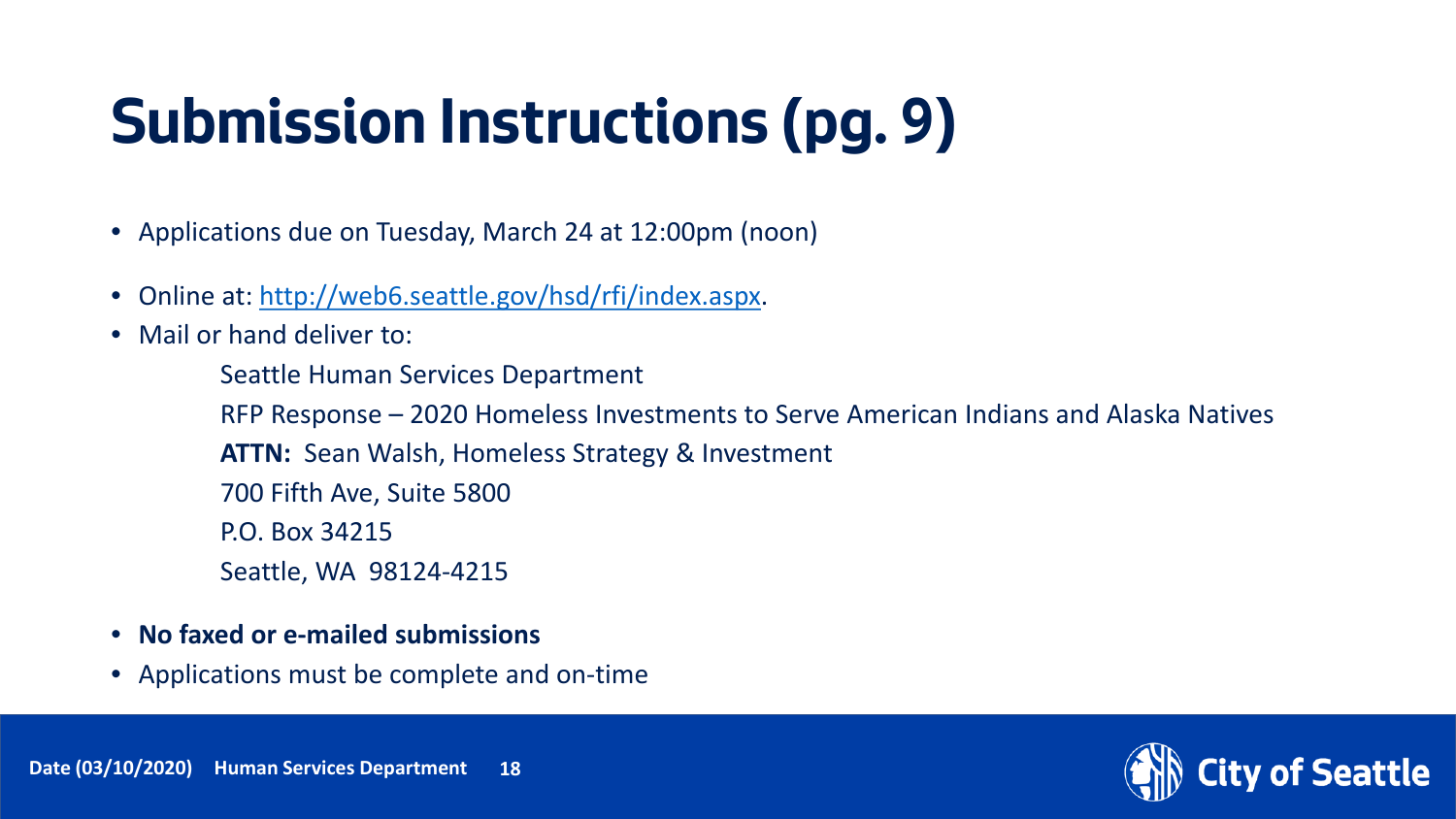#### **HSD Online Submission System (pg. 9)**

- The system is NOT an online Application no saving
- You may upload files up to a maximum of 100 MB
- Acceptable file types include: .pdf .doc .docx .rtf .xls .xlsx
- There are required fields to be completed. *Ensure you allow sufficient time to complete the steps in order to submit your application by the deadline.*
- The system automatically sends a confirmation to all e-mail addresses you enter



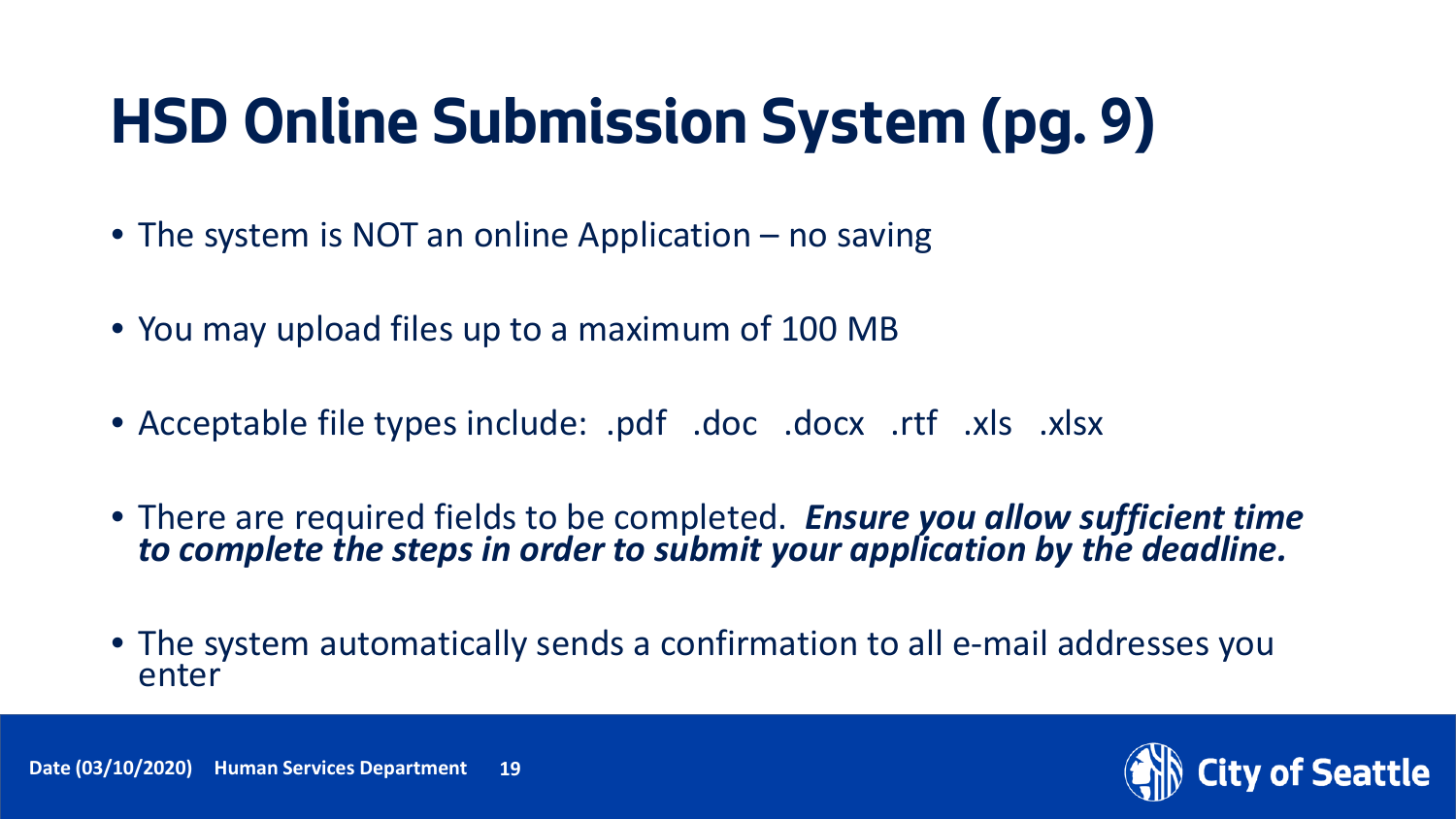# **Complete Applications (pg. 14)**

Late applications will not be accepted. **HSD is not responsible for ensuring that applications**<br>are received by the deadline.

Applications must include:

- Application Cover Sheet with a physical signature
- Narrative Response (8-page limit)
- Proposed Program Budget and Proposed Personnel Detail Budget form
- Proof of status as: IRS nonprofit, legal entity incorporation, or tribe
- Current Board of Directors roster or comparable
- Minutes from last 3 Board of Directors meetings or comparable
- Federally approved indirect rate, if applicable
- \*\*\*One application per project type

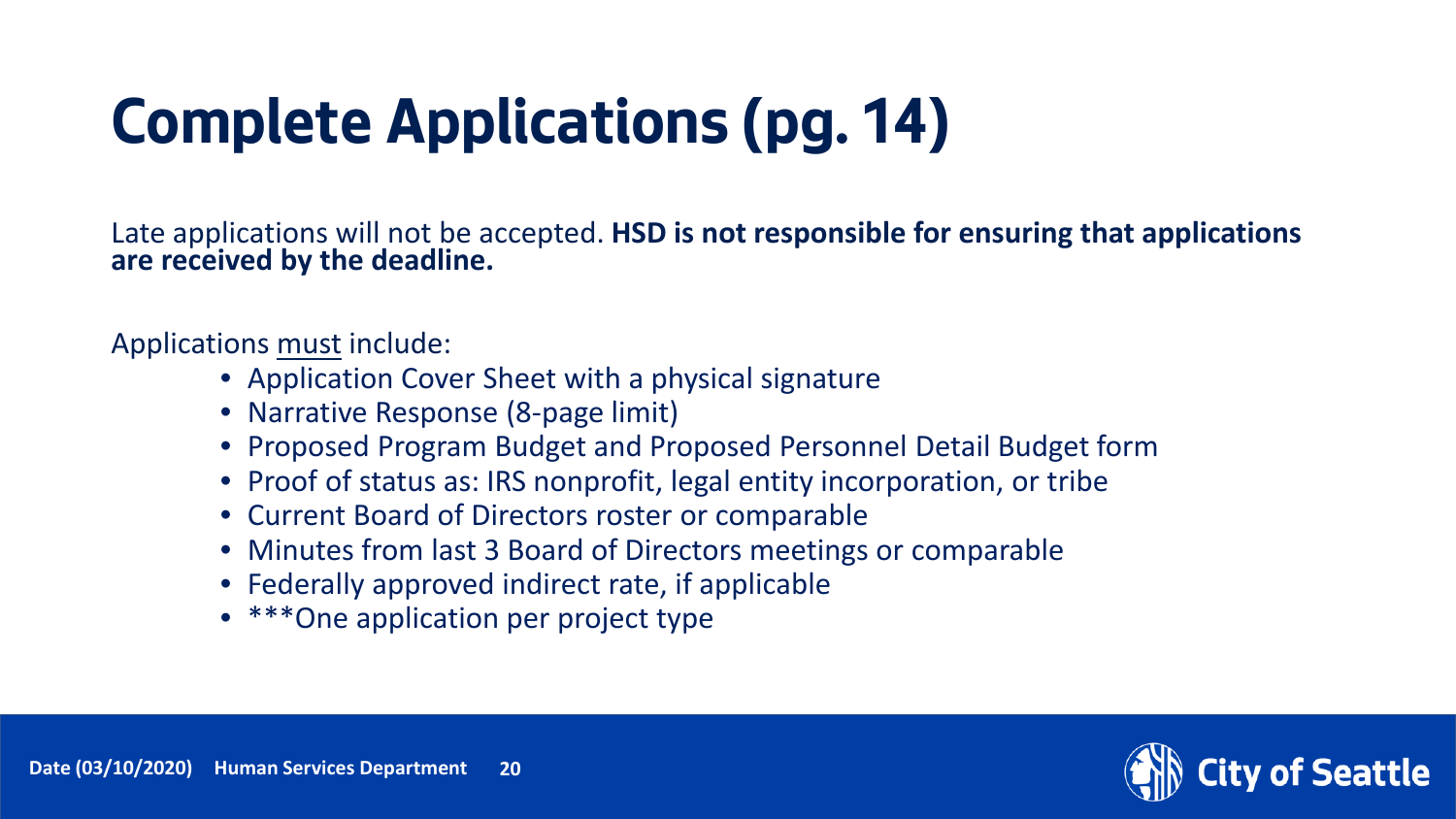## **Fiscal Documents (pg. 14)**

- Agencies for which we have current financial and insurance documents will not be required to resubmit
- Agencies for which we have incomplete or no financial and/or insurance documents will be notified by the Coordinator and required to submit ALL requested documents within 4 business days from the date of written request
- Financial and Insurance documentation that may be requested are listed in Section IV. of the Application

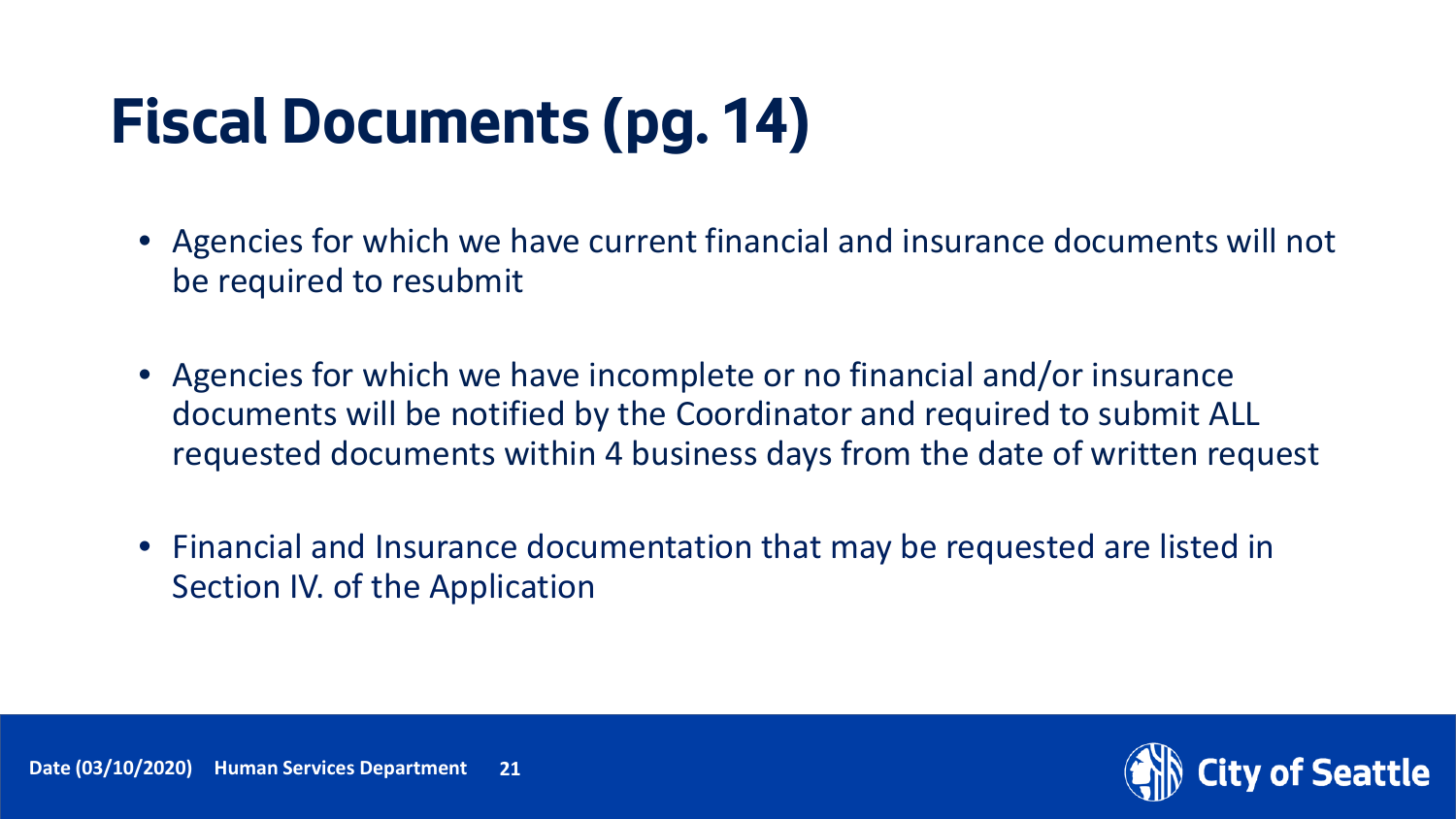## **Fiscal Sponsors (if applicable)**

- Applicants that have a fiscal sponsor, must ensure their fiscal sponsor can meet all criteria as listed in the HSD Fiscal Sponsor Requirements document.
- Fiscal Sponsors are required to comply with all HSD contracting requirements and the Master Agency Services Agreement.
- Fiscal sponsors are required to submit financial documents to HSD as outlined in the application and/or at the request of the RFP coordinator.

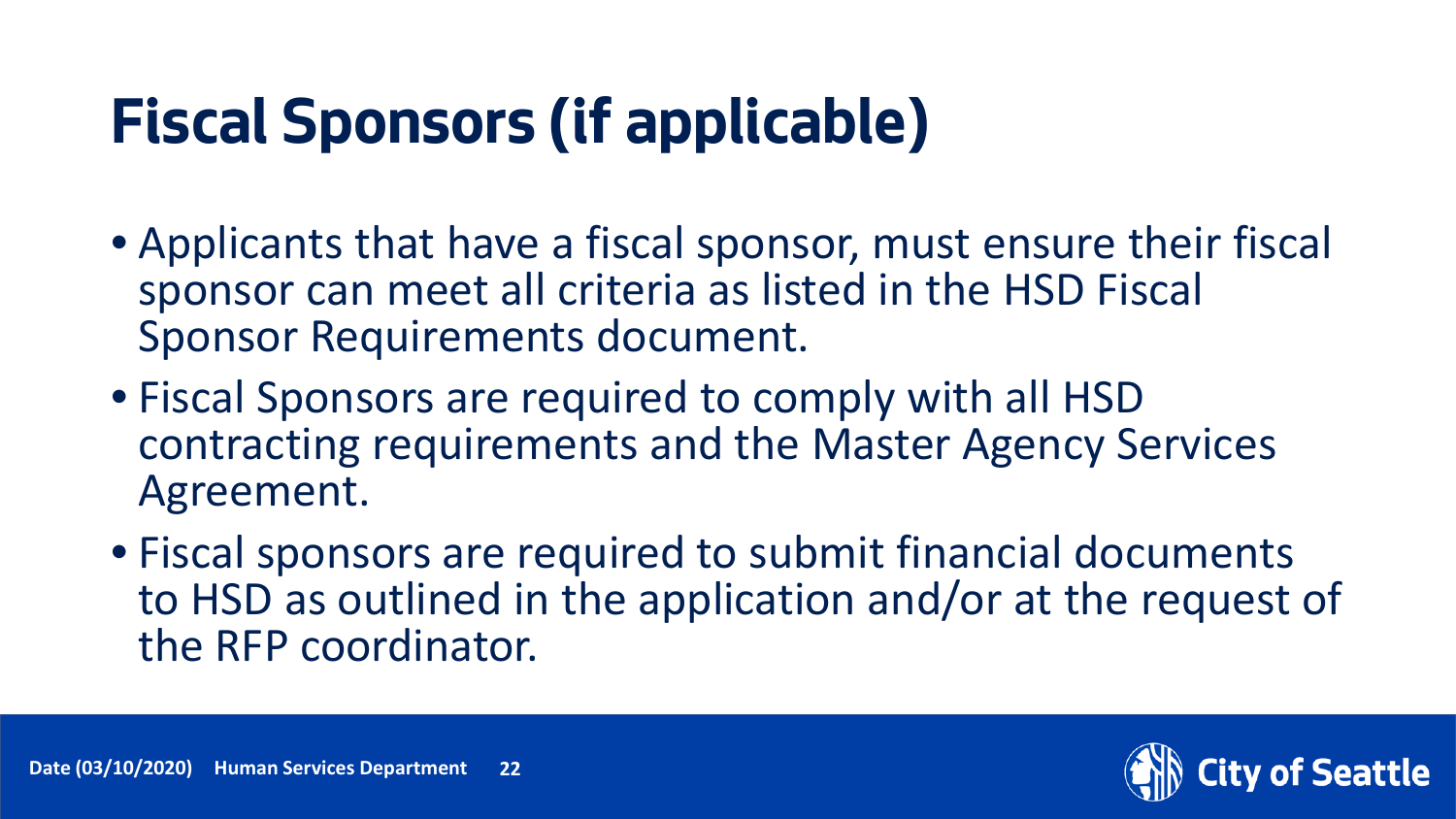# **Rating Criteria (pg. 15)**

#### Scoring

| <b>Program Design</b>                | 20%                       |
|--------------------------------------|---------------------------|
| <b>Capacity and Experience</b>       | 15%                       |
| Racial Equity & Social Justice       | 15%                       |
| <b>Partnership and Collaboration</b> | $0\%$ (up to 5 bonus pts) |
| <b>Budget &amp; Leveraging</b>       | 10%                       |
| <b>Past Program Performance</b>      | 40%                       |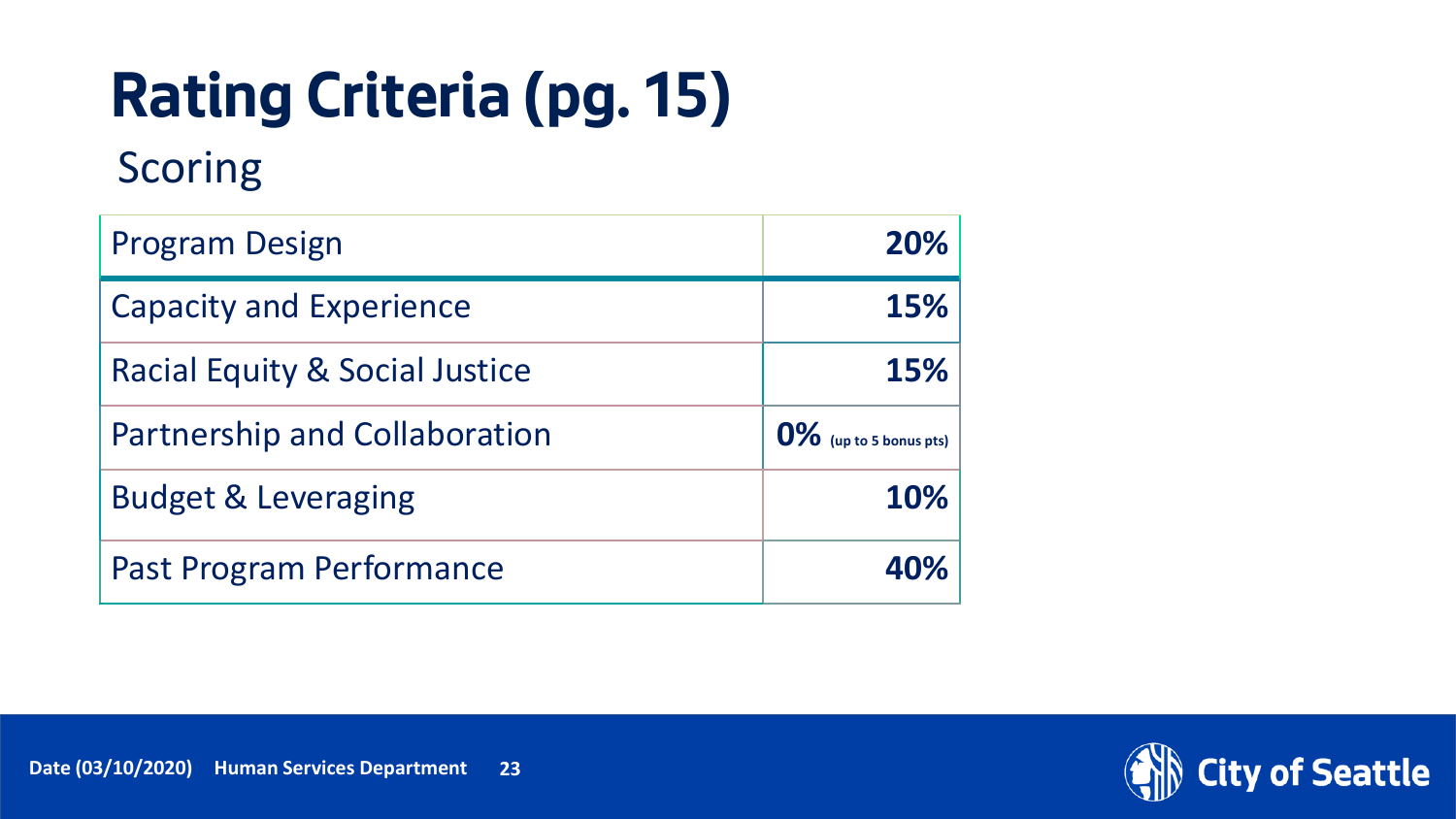## **Review and Rating Summary (pg. 15)**

- Applications submitted
- Rating committee reviews complete applications
- Site visits (as needed)
- Fiscal review
- Final recommendations to HSD Director
- Agency and public announcement

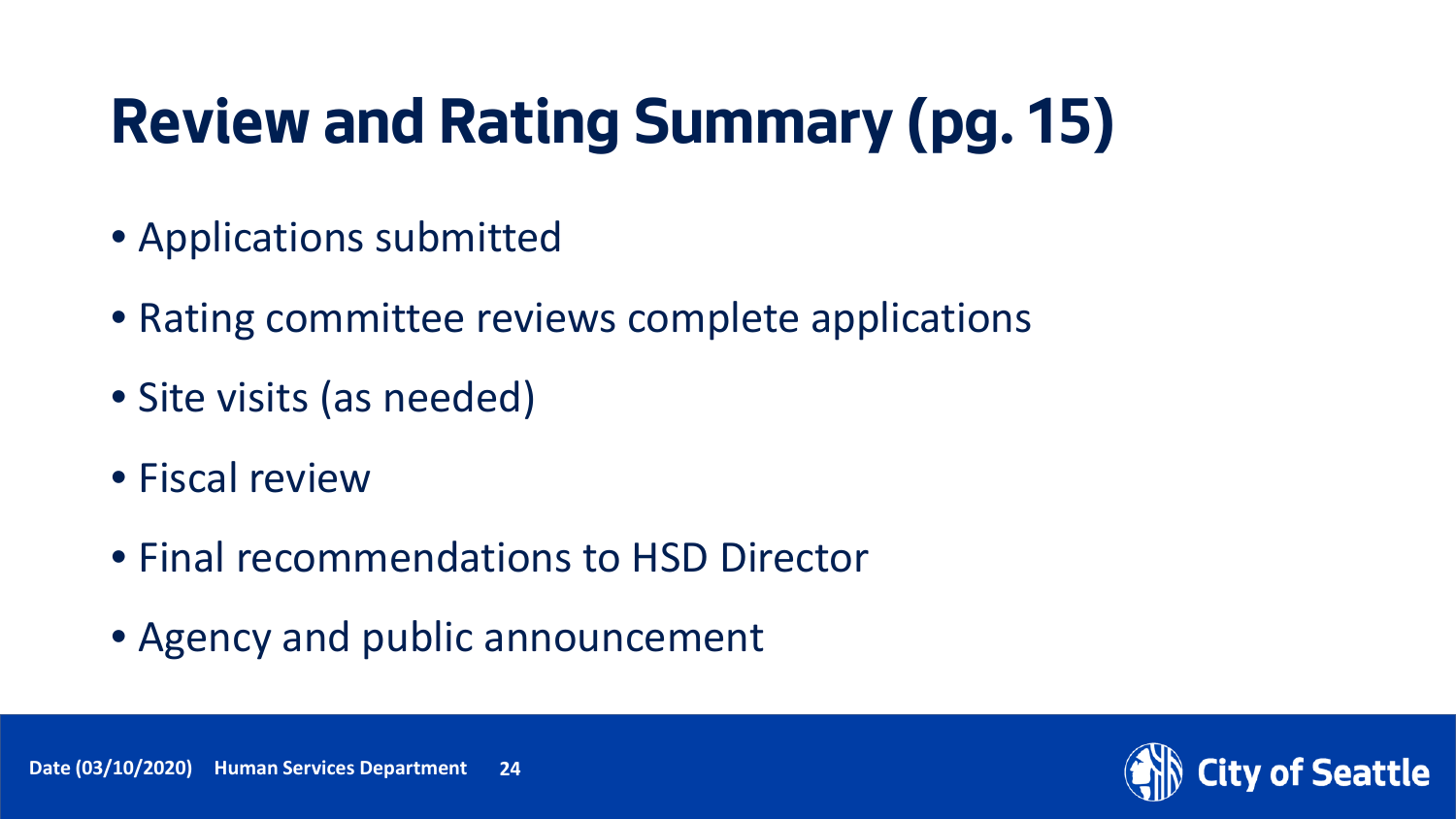

- Follow the required format defined in the Guidelines
- Be specific, detailed, and concise
- Answer all questions and in the context of your proposed program(s)
- Submit an accurate budget; double check your numbers
- Propose plans for addressing services that are not in place

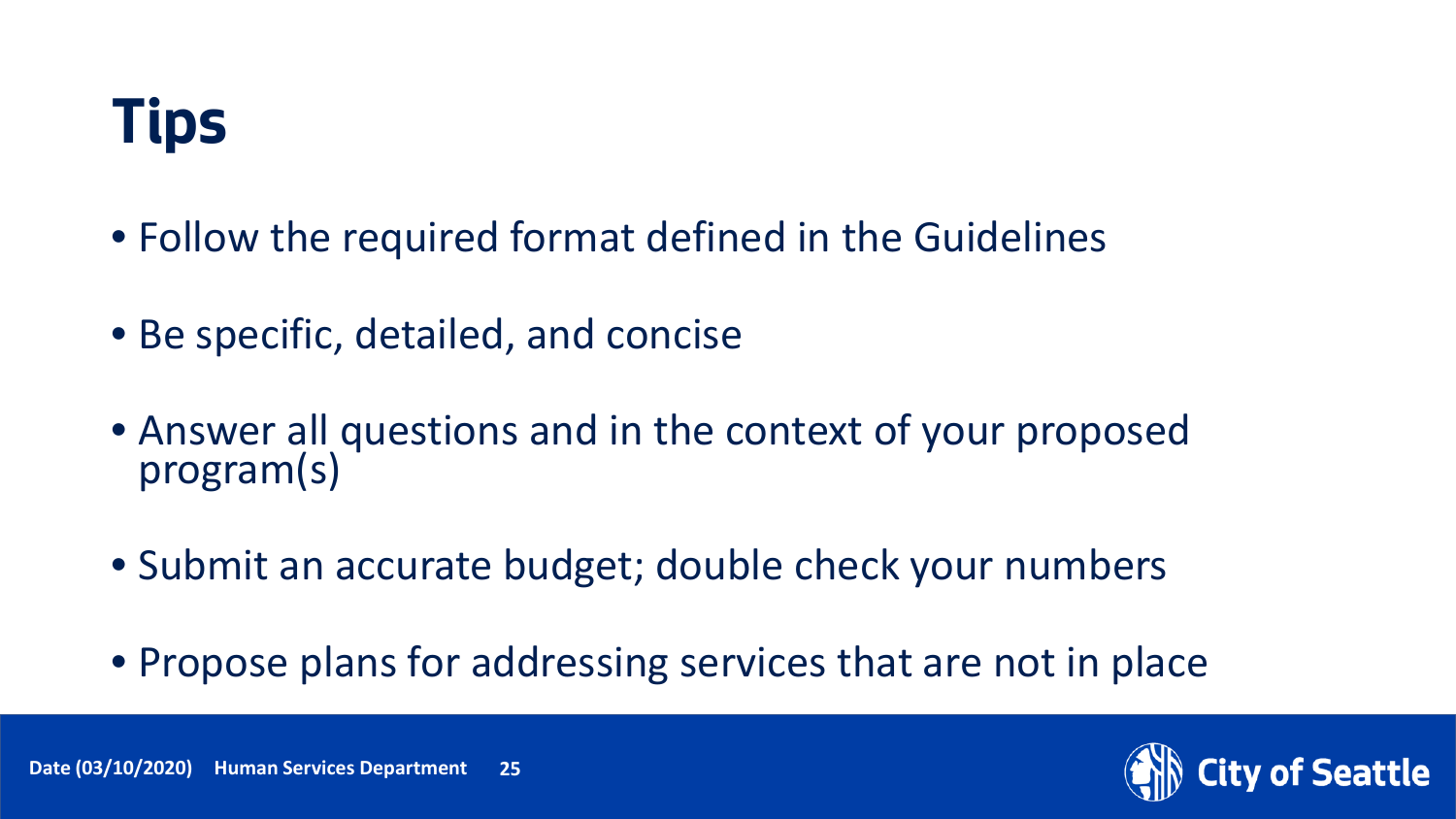# **Tips (continued)**

- Have someone else read your application before submitting
- Meet the 8-page limit
- Use the application submission checklist
- Start early
- Review the Online Submission Assistance Page for helpful information: <http://web6.seattle.gov/hsd/rfi/help.aspx>
- *E-mail questions by the Q&A deadline Monday, March 16, 2020 @ 4:00pm to Sean Walsh at Sean.Walsh2@seattle.gov*

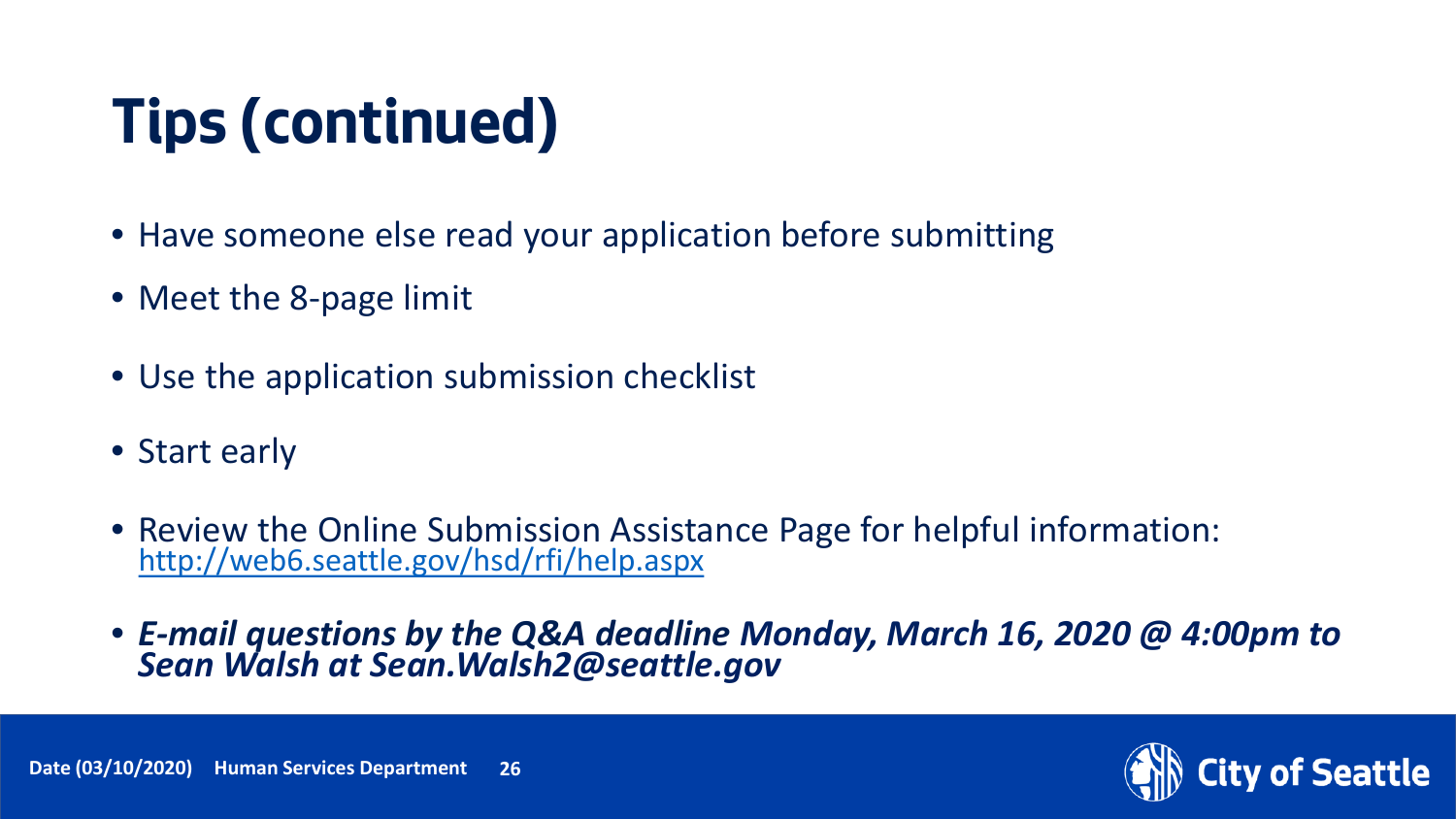# **Appeal Process (pg. 15)**

Applicants have the right to protest or appeal certain decisions in the award process

Grounds for Appeals:

- Violation of policies outlined in the Funding Process Manual
- Violation of policies or failure to adhere to guidelines or published criteria and/or procedures established in the funding opportunity

#### Appeals Deadlines:

- Appeals must be received within four (4) business days from the date of written application status (award/denial)
- A written decision by the HSD Director will be made within four (4) business days of the receipt of the appeal. The HSD Director's decision is final.

No contracts resulting from the solicitation will be executed until the appeal process has closed. An appeal may not prevent HSD from issuing an interim contract for services to meet important client needs.